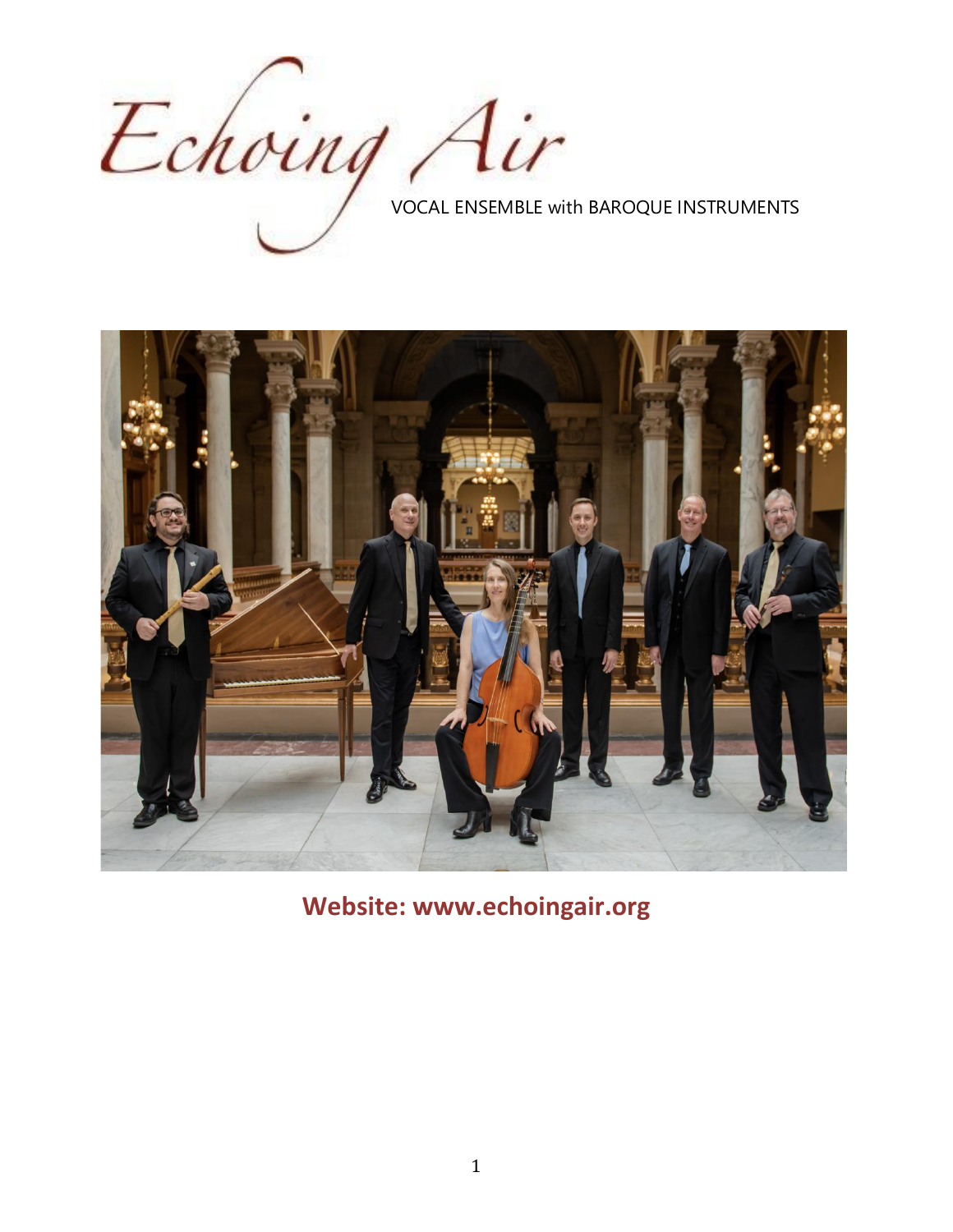# *Contents*

| Representative Programs    | p.3  |
|----------------------------|------|
| Performer Biographies      | p.4  |
| <b>Booking Information</b> | p.6  |
| <b>Testimonials</b>        | p. 7 |

*Echoing Air, Inc. is a chamber ensemble dedicated to exploring and presenting music featuring singers with Baroque instruments, with an emphasis on music of the English Baroque. Most concerts feature two countertenors, two recorders, and basso continuo. The name "Echoing Air" is inspired by "Hark, the Echoing Air," a well-known song by Henry Purcell. The ensemble's repertoire encompasses music of many European countries spanning from Medieval times to the present. Echoing Air tours frequently, appearing on civic, church, and university concert series. Masterclasses at the collegiate level and age-appropriate presentations for students grades K-12 are also available.*





EA Concert: Music's Dwelling Christ Church, Bradenton, FL March 12, 2016

Side-by-Side Concert, Marian University Indianapolis, IN February 19, 2020

# *Representative Programs*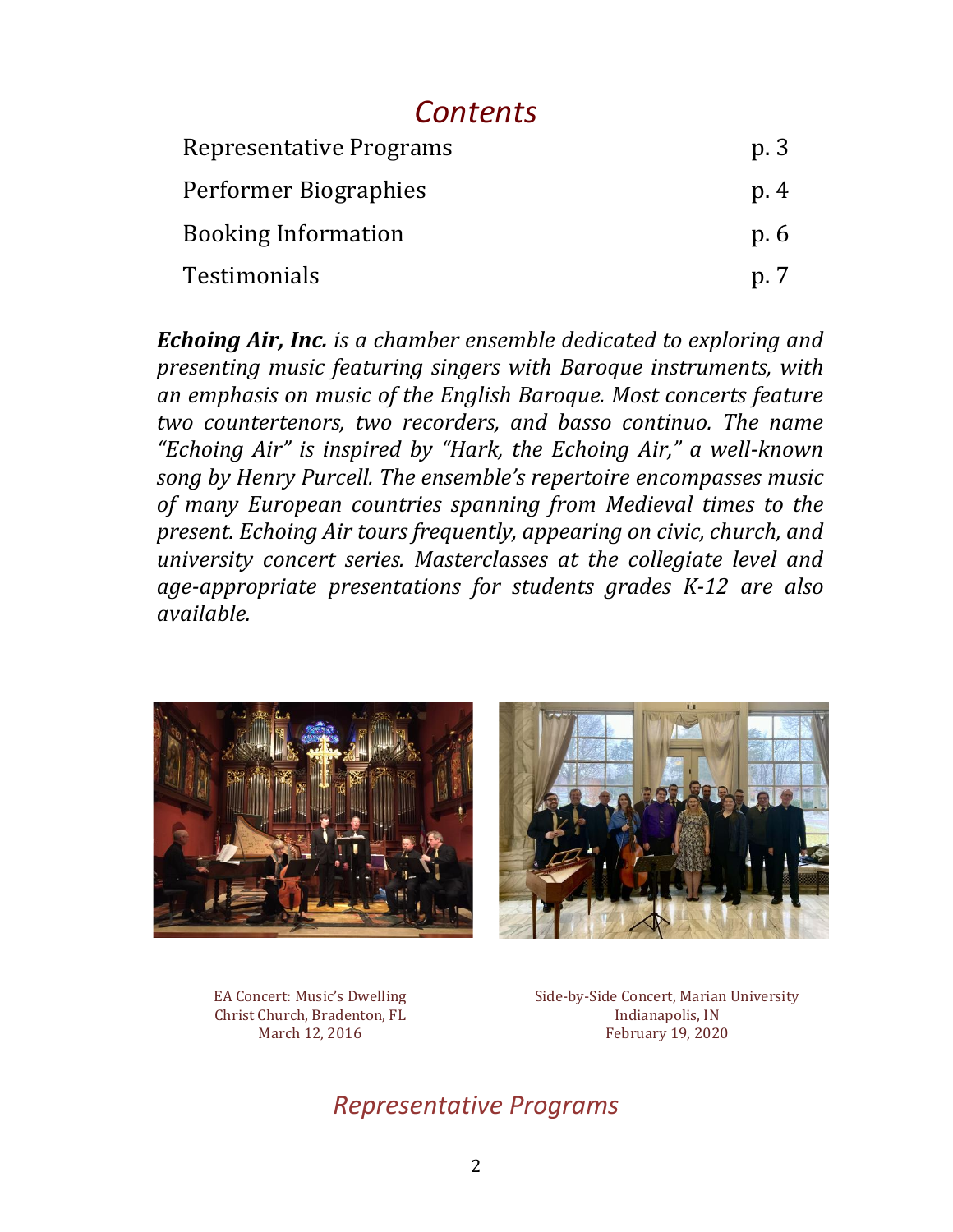### **CONCERTS FOR THE CHURCH YEAR:**

**-Advent:** *"My Heart is Ready"* includes settings of that text in Latin by English composer John Blow, German composer Heinrich Schütz, and French composer André Campra. The program also features Gregorian Chant and music of Legrenzi, Charpentier and Buxtehude.

**-Christmas:** *"Out of the Orient Crystal Skies"* spans from Medieval Gregorian Chant to Baroque chamber music. The concert highlights music of European and English composers including Philipp Böddecker, Dieterich Buxtehude, William Byrd, Marc-Antoine Charpentier, Tarquinio Merula, Claudio Monteverdi, Johann Hermann Schein, and Heinrich Schütz.

**-Epiphany:** *"Walk in Light"* includes Buxtehude's popular "In Dulci Jubilo" and two of Telemann's solo cantatas with instruments written for the season, "Muntre Gedanken" and "Ihr Völker Hört".

**-Lent and Passiontide:** *"Meditations on the Passion"* is dedicated to penitential compositions appropriate to Holy Week and the Lenten Season from composers of France and Italy. The program features works by Charpentier, Campra, Couperin, Carissimi, Monteverdi, Merula, and Viadana.

#### **OTHER SACRED CONCERTS:**

*-"Ein feste Burg is unser Gott"* focuses on the marvelous and expressive German sacred music of Lutheran composers prior to J. S. Bach. Featured composers include Heinrich Schütz, Johann Hermann Schein, Dieterich Buxtehude, Vincent Lübeck, Johann Rosenmüller, Johann Fischer, and Dietrich Becker.

*-"Psalms of Praise and Penitence"* includes many varied settings of these well-known texts. Central to both the Jewish and Christian tradition of worship, these are pieces that are intended to be sung, and we hear settings by Monteverdi, Merula, Schütz, Schein, and Capricornus, among others. The program features Buxtehude's beautiful "Jubilate Domino".

#### **SECULAR or COMBINED SACRED and SECULAR**

*-"Baroque and Beyond"* juxtaposes early English repertoire of the 16th and 17th Centuries with compositions for countertenor and early instruments from the 20th and 21st Centuries. In addition to works by Henry Purcell and John Blow, this vibrant and accessible program includes works by modern composers such as John Gardner, Gregory Rose, Geoffrey Burgon, Peter Racine Fricker, Walter Bergman, Peter Dickinson, and Sir Michael Tippett.

*-"Celebrations and Remembrances*" is made up of musical selections from the Odes of Henry Purcell written to commemorate special occasions surrounding the Royal Courts of Restoration Britain. The concert concludes with the beautiful "Ode on the Death of Henry Purcell" by John Blow with text by John Dryden.

*-"Cupid's Dart"* explores and presents timeless and universal aspects of love through poetry and song of the Renaissance and Baroque. The listener will experience the power of love's mystery, pain, and fulfillment.

*-"An Evening with Mr. Henry Purcell"* is a scripted program that creates a historical perspective of England's most illustrious 17th Century composer through readings and song. The concert presents examples of Purcell's varied musical output including music for the court, the theatre, the church, and the concert hall. This program is often performed in collaboration with a local choir or choirs performing choral works by Purcell and his contemporaries.

*-"Hark How the Songsters"* features duets and solo songs as well as chamber works by Henry Purcell and his contemporaries from Restoration England.

*-"Music's Dwelling"* guides listeners through liturgical, chamber, courtly, and operatic literature of the Baroque through intertwining countertenor melodies and fiery period instrumental performances.

*-"The Harmonious Vagabond"* is inspired by the life and travels of Scottish countertenor and composer John Abell. Echoing Air presents vocal and instrumental music of Baroque Scotland, England, and Ireland as well as some ventures into France and Italy.

# *Performer Biographies*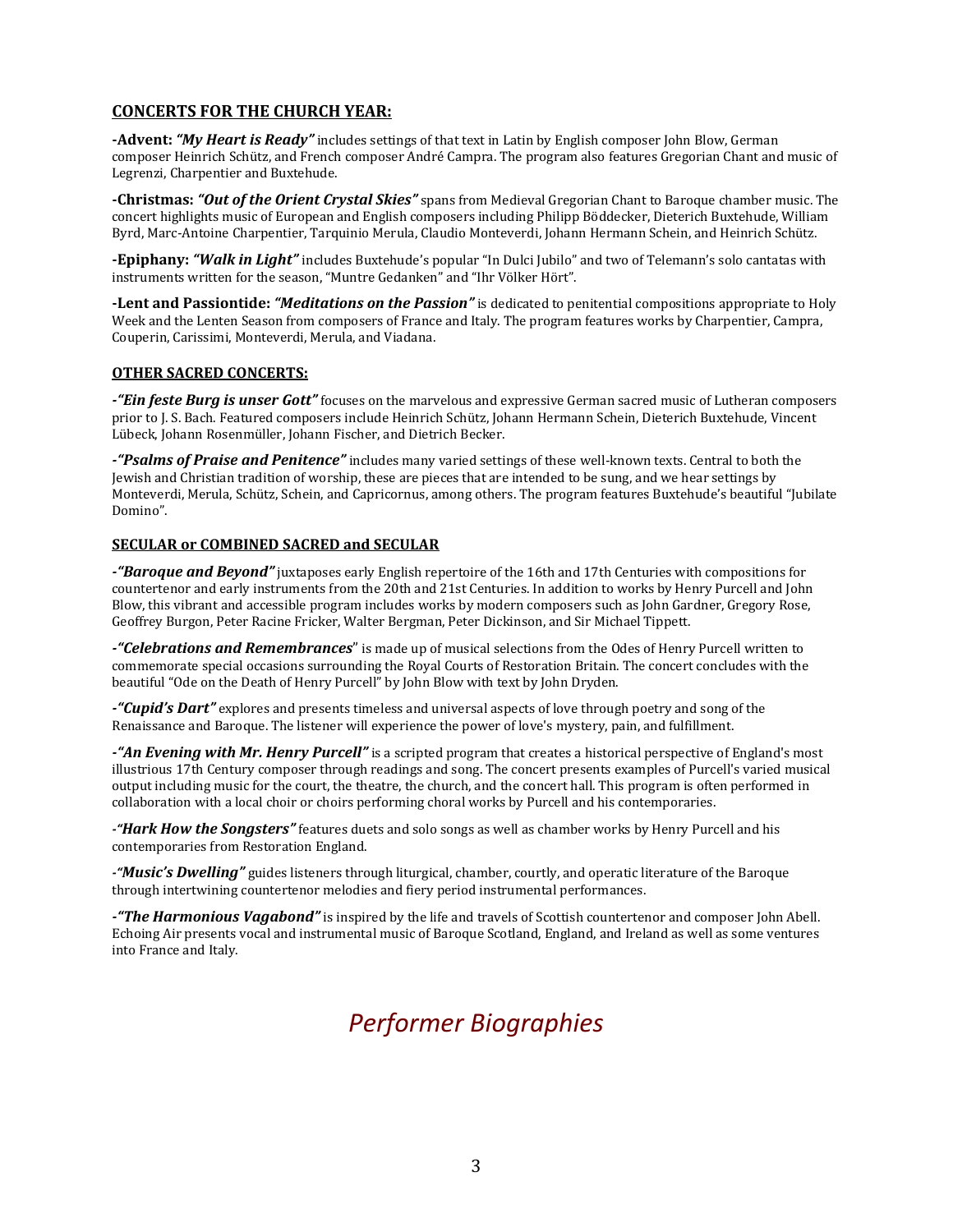**Steven Rickards**, (*countertenor*) is the founder and Artistic Director of Echoing Air, Inc. He has received



international acclaim as one of the finest American countertenors of his generation. Since his Carnegie Hall debut in Handel's *Messiah* with the Oratorio Society of New York, Rickards has performed internationally as a soloist with leading ensembles including Joshua Rifkin's Bach Ensemble, the American Bach Soloists, Apollo's Fire, Chicago's Music of the Baroque, the Folger Consort, the Gabrieli Consort, the New London Consort, the Smithsonian Chamber Players, and the Baroque orchestras of Indianapolis, Seattle, and Portland. Ensemble singing has played an important part in Rickards' musical life, especially his work with Chanticleer and Paul Hillier's Theatre of Voices. Rickards can be heard on numerous labels including Chanticleer, Decca, Dorian, Four Winds, Gothic, Harmonia Mundi, Koch, Newport Classics, Smithsonian, and Teldec. His recordings of lute songs of John Dowland and Thomas Campion may be found on the Naxos label.

Rickards is also a published composer and an advocate for new music. In his book *Twentieth Century Countertenor Repertoire* (Scarecrow Press), he championed the creation and collection of contemporary works for the countertenor. It is the only published resource on the subject. Rickards was featured in the premiere of John Adams's oratorio *El Niño* at the Châtelet Opera in Paris in 2000, and he has since performed the piece in numerous venues throughout the world. Additional operatic premieres include John Eaton's operas *Danton and Robespierre* at Indiana University and *The Tempest* at the Santa Fe Opera. He also premiered Bruno Moretti's *Vespro*, with the New York City Ballet.

Dr. Rickards received his undergraduate and Master of Music degrees from Indiana University. A Fulbright-Hays Scholarship and Rotary Grant provided funds for additional study in London at the Guildhall School of Music and Drama. His doctorate was conferred by Florida State University. He has served on the faculty of the Historical Performance Institute at the IU Jacobs School of Music and currently teaches at Butler University, Marian University, and the University of Indianapolis.



**William Sauerland** (*countertenor*) Praised by the San Francisco Chronicle for his "limpid tone and astonishing eloquence," countertenor William Sauerland is an Assistant Professor of Music and Director of Choral Studies for the School of Music at Purdue University – Fort Wayne, conducting the choral ensembles, teaching classes in music education, and supervising student teachers. As a soloist, his recent appearances include the American Bach Soloists, Festival Opera Company, Folger Consort, Handel Opera Project, Musica Angelica Baroque Orchestra, Oakland Symphony Orchestra, and Pacific Chorale. A former member of the Grammy Award-winning vocal ensemble Chanticleer, Dr. Sauerland has sung throughout the world, and recorded multiple albums for Warner Classics. He received the Doctorate of Education in College Teaching of Music and Music Education from Teachers College, Columbia University. As a Marshall

Scholarship recipient, he earned a Master of Music (MMus) and Post-Graduate Diploma (PGDip) in Advanced Vocal Performance from the Royal College of Music in London. Born in Indiana and raised on a small dairy farm in Ohio, he received a Bachelor of Music (B.M.) in Music Education and Vocal Performance from Miami University in Oxford, Ohio.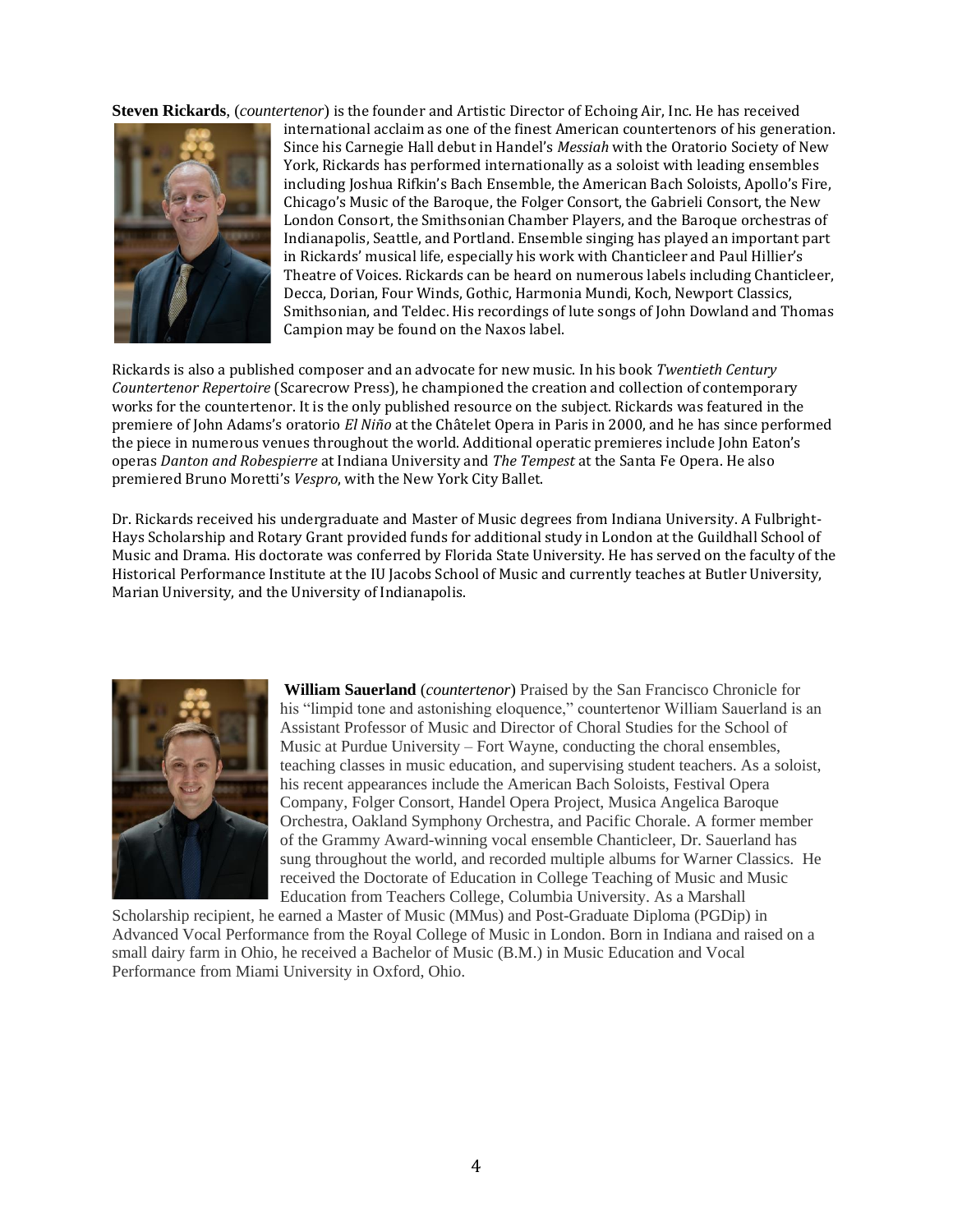**Jeffrey Collier** (*recorder and Baroque flute*) is a founding member of Echoing Air and enjoys transcribing



and arranging music of the Baroque period for the ensemble. He earned his Bachelor of Arts degree in music from Emory University in Atlanta, Georgia, where he studied singing with Mac Morgan and performed on recorder and other early instruments with the Emory Early Music Consort. Following his completion of medical school, he has remained an avid musical performer specializing in Early Music. He studied Baroque flute with Barbara Kallaur, and he has participated in many intensive workshops and masterclasses with such artists as Christopher Krueger, Michael Lynn, Max van Egmond, Eva Legene, Janet See, and Stephen Preston. He currently calls Indianapolis home, and has performed on both Baroque flute and recorder with the Indianapolis Baroque Orchestra and Ensemble Voltaire as well as ensembles throughout the Southeast and Midwest. Reviews have praised his "pure and focused" playing (Classical Voice of North Carolina, March 2005). Dr. Collier his also a physician with a private solo practice in Family Medicine in

Carmel, IN and is Clinical Assistant Professor for the Marian University College of Osteopathic Medicine.



**Christopher Armijo** *(recorder)* is an instrumentalist specializing in the Baroque and Renaissance recorder. He is a performing member of Forgotten Clefs, Inc. (Bloomington, Indiana's Renaissance wind band) for which he also serves as corresponding secretary. Christopher can be heard regularly as a soloist at Trinity Episcopal Church, Bloomington, as well as several other venues in Monroe and Brown Counties. He has performed in early music workshops across the country including the San Francisco Early Music Society Baroque Workshop, the Mountain Collegium Early Music Workshop, and the Amherst Early Music Festival, where he has worked with Bruce Dickey, and members of ¡Sacabuche!, the Flanders Recorder Quartet, and Tempesta di Mare. A diverse musician, Christopher has also recently begun performing on the cornetto and shawm in period ensembles. He is also a member of the Bloomington Symphony Orchestra's horn section. His academic history includes a BA in Music from Columbus State University and an MM in

Recorder, Indiana University – Historical Performance Institute.



**Thomas Gerber** (*harpsichord and organ*) is a founding member of the Indianapolis Baroque Orchestra and Ensemble Voltaire as well as Echoing Air. A graduate of Hillsdale College and Ball State University, Gerber received a Master of Music degree in harpsichord and early music performance practice from Indiana University. Mr. Gerber served as assistant professor of music and humanities at Marian University, Indianapolis, and has held positions at the University of Indianapolis, where he has taught music history and coached the student Baroque ensemble, and Butler University, where he teaches harpsichord. His continuo keyboard skills are highly sought after by period instrument groups and modern orchestras alike. He has performed with the Ann Arbor-based 17th-century-music chamber quintet Anaphantasia, the liturgical early music ensemble Musik Ekklesia, and other period-instrument

early-music groups including Alchymy, Catacoustic Consort, the Callipygian Players, Pills to Purge Melancholy, Ars Antigua Chicago, and Haydn-by-the-Lake. He also performs regularly with the Indianapolis Symphony Orchestra and the Indianapolis Chamber Orchestra. He has appeared at the Early Music Festival of St. Louis, the Bloomington Early Music Festival, and the Tropical Baroque Festival. He can be heard on the Dorian, Concordia, Indie Barock, and Catalpa Classics labels.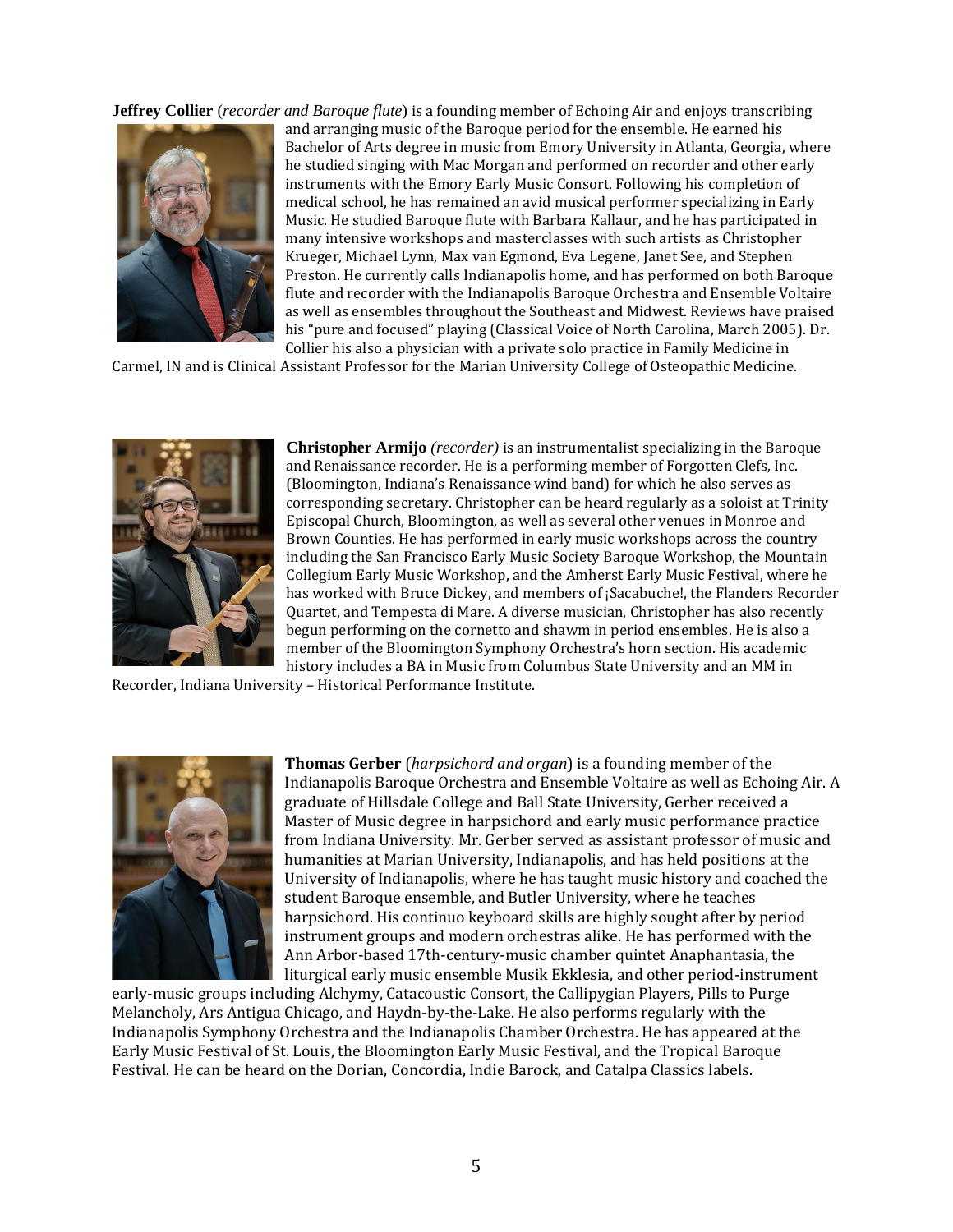**Erica Rubis** (*viola da gamba and Baroque cello*) is a versatile performer on both viols and Baroque cello.



Performances range from renaissance viol consort music to improvising and cocreating new music. Erica holds a B.A. in Music from St. Olaf College, a Performer's Certificate from The Royal Conservatory in The Hague, Netherlands, and an MM in Early Music Performance at Indiana University. She is a member of Alchymy Viols and Les Ordinaires Trio. She also plays with Indianapolis Baroque Orchestra, Bourbon Baroque, Catacoustic Consort, and Generation Harmonique. Recordings include Les Ordinaires, *Inner Chambers* and contemporary music of Tomas Lozano, *Eternal Juan Ramón Jiménez*. Active in music education, Erica holds regular workshops on the viola da gamba for string students and has pioneered a multimedia program, *Shakespeare's Ear*, with regular tours since 2009.



## **Bookings and Additional Information**

#### **John Gingrich Management, Inc. Steven Rickards:**

P.O. Box 1515, New York, NY 10023 T: (212) 799-5080 Fax: (212) 874-7652 E-mail: [john@gingarts.com](mailto:john@gingarts.com)

123 E. Westfield Blvd, Indianapolis, IN 46220 T: (317) 252-4311 C: (317) 414-8374 E-mail: [steven@echoingair.org](mailto:steven@echoingair.org)

# *Testimonials*

*night. The multiple standing Management*, *nic. ovations were the clearest was!"*

*POSTIMONICIS*<br> *"Many, many thanks for a truly Management, Inc. wonderful program Saturday a truly Management, Inc. wonderful program Saturday* 

*demonstration of how appreciative the entire audience* 

**—Richard Benedum, Organist-Choirmaster, Christ Church, Bradenton, FL**